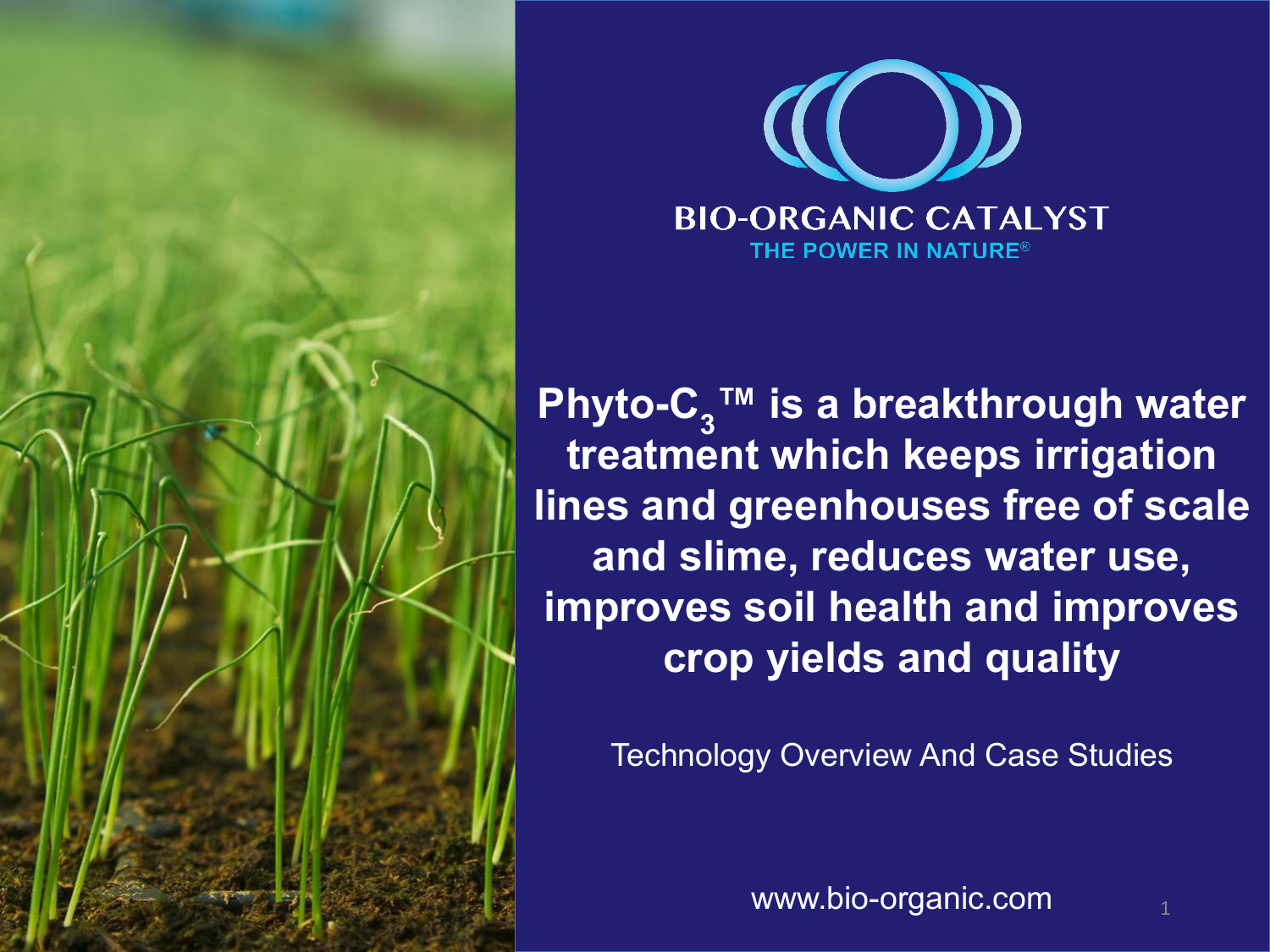

# **Summary**

Phyto-C<sub>3</sub><sup>™</sup> is a highly concentrated liquid biocatalytic agent that keeps irrigation lines and greenhouses free of scale and slime. Phyto- $C_3$ ™ is completely safe and green. Phyto- $C_3$ <sup>™</sup> immediately increases oxygen transfer, increases dissolved oxygen and breaks down biofilms. This creates many benefits:

- **Reduce Water Use**: Phyto-C<sub>3</sub>™ reduces water use up to 50%. Phyto-C<sub>3</sub>™ increases crop yields and crop quality, so less water produces the same or increased yield.
- **Increase Labor / Water Efficiency**: By keeping lines free of scale and slime, Phyto-C<sub>3</sub>™ saves labor, time and money. This also increases the efficiency of water usage.
- **Improve Soil Health**: Phyto-C<sub>3</sub>™ enhances the soil microbiome, especially the aerobic microbes and AMF (Arbuscular Mycorrhizal Fungi) within the soil which are essential to its health. Phyto-C<sub>3</sub><sup>™</sup> dramatically reduces the accumulation of salts and iron in soils. Phyto-C<sub>3</sub>™ replaces the acids and bleaches that are usually used to clear lines. These chemicals can enter the soil, make it acidic and damage the soil microbiome.
- Use Less Fertilizer / Water: Phyto-C<sub>3</sub>™ improves nutrient and water uptake by plants.
- **Control Small Pests**: Applied as a foliar spray at 1:1000 dilution, Phyto-C<sub>3</sub>™ breaks the biofilm on mites, white fly and other small pests, causing them to dry out and die.

Phyto-C<sub>3</sub><sup>™</sup> is easy to use – simply add 2ppm to all the water, all the time.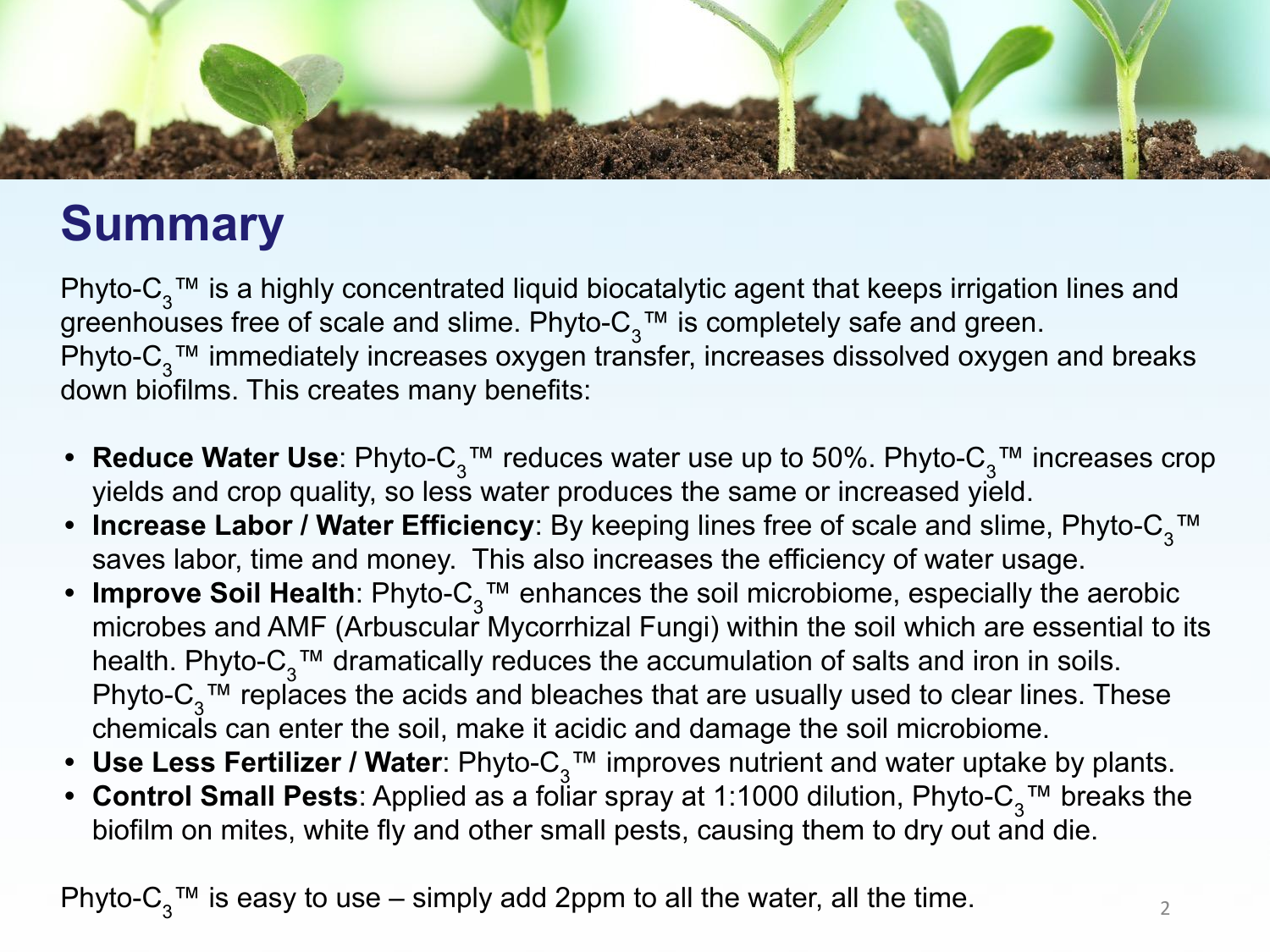# **About Bio-Organic Catalyst, Inc.**

Bio-Organic Catalyst, Inc., headquartered in California, has developed a breakthrough water treatment, currently being used in over ten countries, which helps solve major environmental problems in waste/water (nitrogen, organic pollution, H<sub>2</sub>S, odors), agriculture (water demand, soil health, crop yields) and industry (effluent, emissions, fouling) in a simple and profitable way.

Our Bio-Organic Catalysts ("BOCs") are highly concentrated liquid biocatalytic agents that immediately increase oxygen transfer, increase dissolved oxygen and break down biofilm and FOGs.

This triggers beneficial effects wherever water is present, so there are surprisingly many useful applications, including pulp & paper, cooling towers, agriculture, anaerobic digestion, aquaculture, fire control, hydrocarbon remediation, commercial cleaning and many others.

BOCs are made from plant and mineral extracts, yeast fermentation by-products and a non-ionic surfactant.

BOCs are easy to use (just add to water), cost-effective (just 1 - 4 parts per million), increase operating profits (important for rapid large-scale adoption) and are completely safe and green.

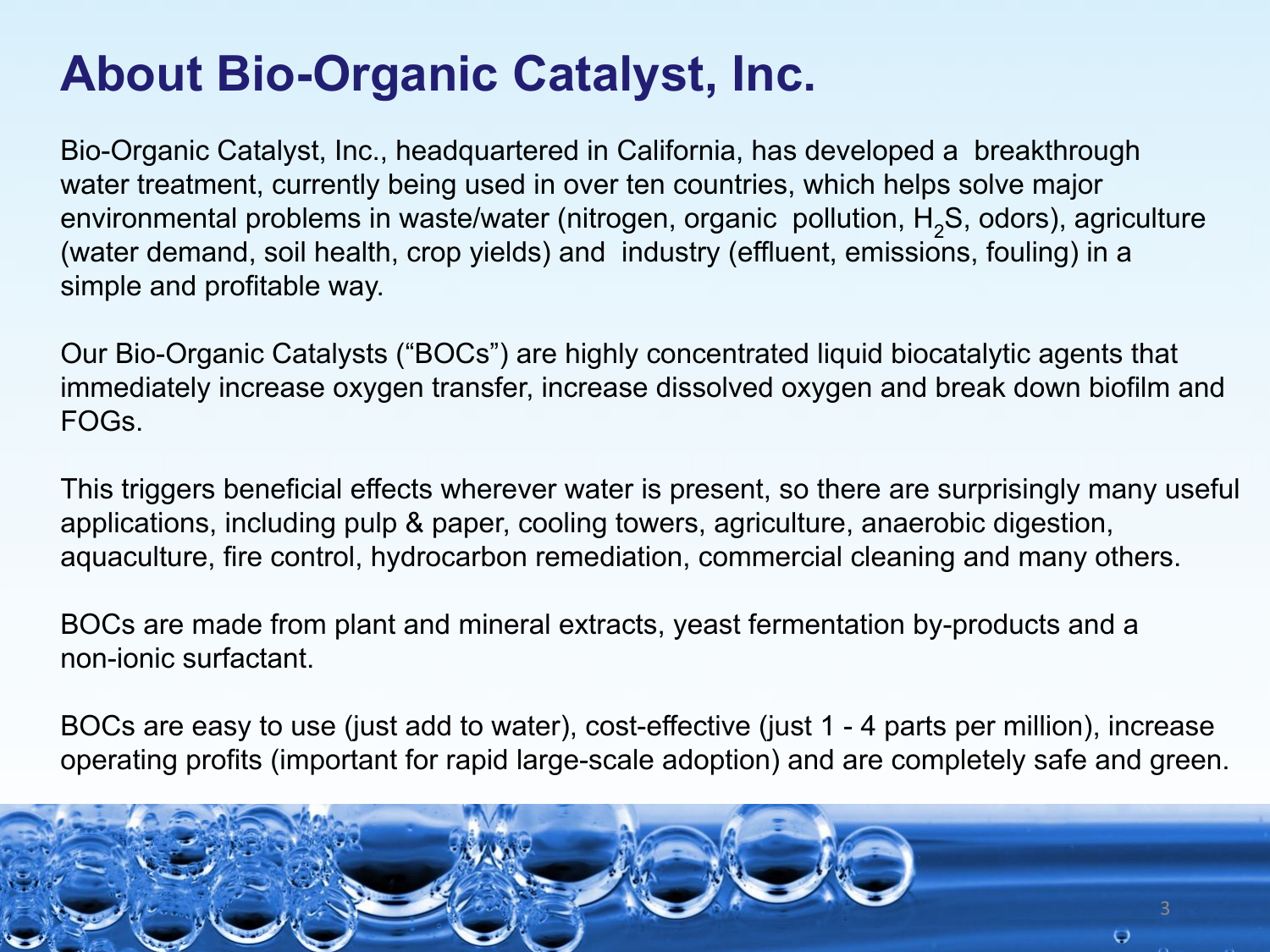### **The Technology: How It Works, Step By Step**

- Irrigation systems are wet, nutrient-rich environments.
- Bacteria in the water secrete sticky polysaccharide biofilms.
- These polysaccharide biofilms act like a glue to bind minerals, to form deposits or "scale" that clogs emitters and filters.
- Phyto- $C_3$ <sup>™</sup> is a fermentation of organic plant materials, with a small amount of a surfactant.
- Phyto- $C_3$ <sup>™</sup> saturates the irrigation water with highly reactive micro-bubbles.
- Unlike normal bubbles, which have shells that are "hard" and very difficult for gas to penetrate, Phyto- $C_3$ <sup>™</sup> micro-bubbles have loose "porous" shells. This allows for very rapid oxygen transfer into the water column.

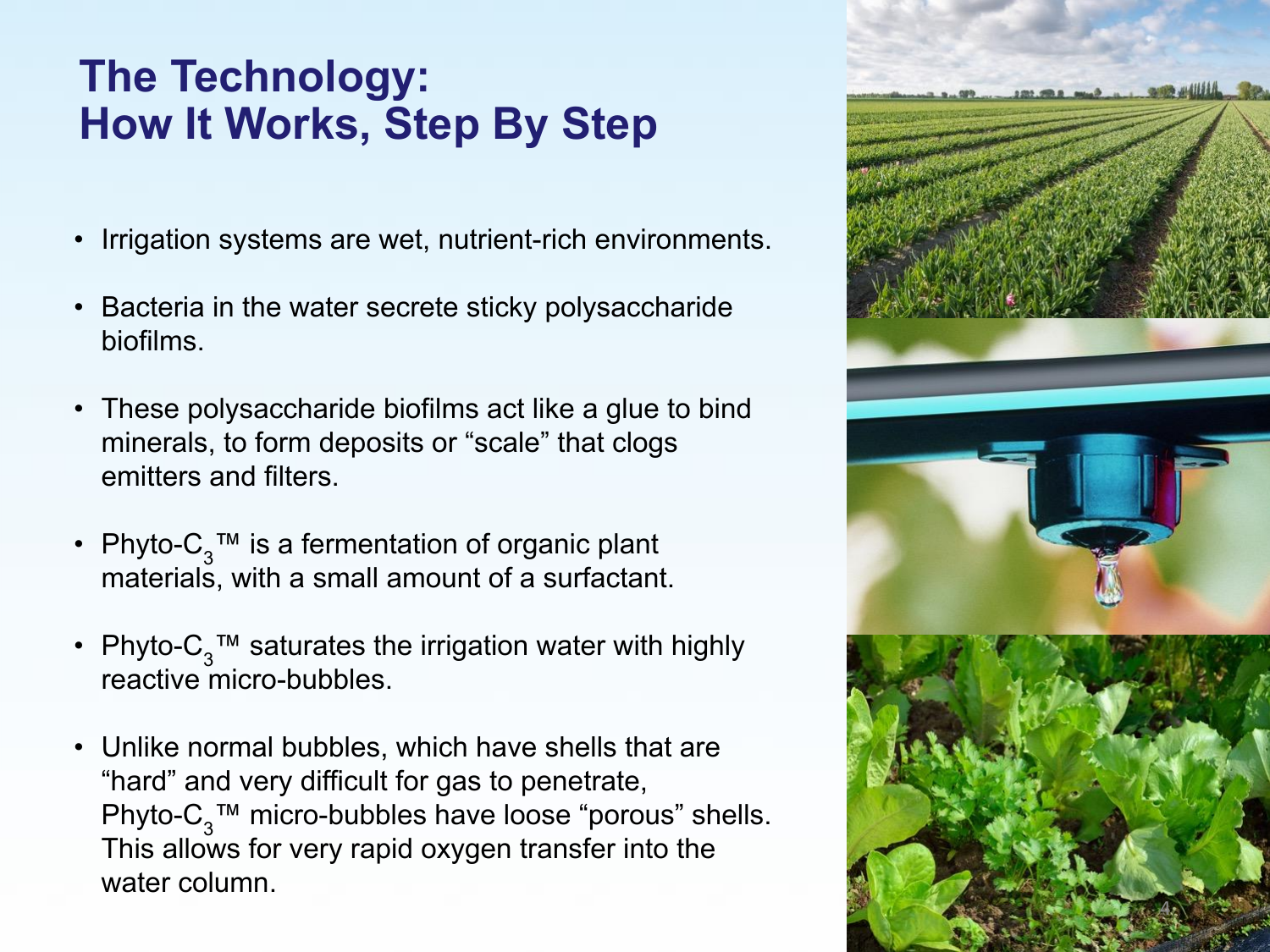### **The Technology: How It Works, Step By Step**

- The surfactant in Phyto- $C_3^{\pi}$  eliminates the hydrophobic resistance of the biofilm so the micro-bubbles can adhere to them at the molecular level.
- A rapid gas transfer occurs across the membrane of each micro-bubble, causing the biofilms to oxidize and shatter.
- Mineral deposits break up and wash out with the irrigation water.
- Dissolved oxygen levels are elevated which enhances healthy aerobic microbial conditions in the soil.
- Video:

[https://www.youtube.com/watch?v=1SPvqGDOb\\_o&featu](https://www.youtube.com/watch?v=1SPvqGDOb_o&feature=youtu.be) [re=youtu.be](https://www.youtube.com/watch?v=1SPvqGDOb_o&feature=youtu.be)

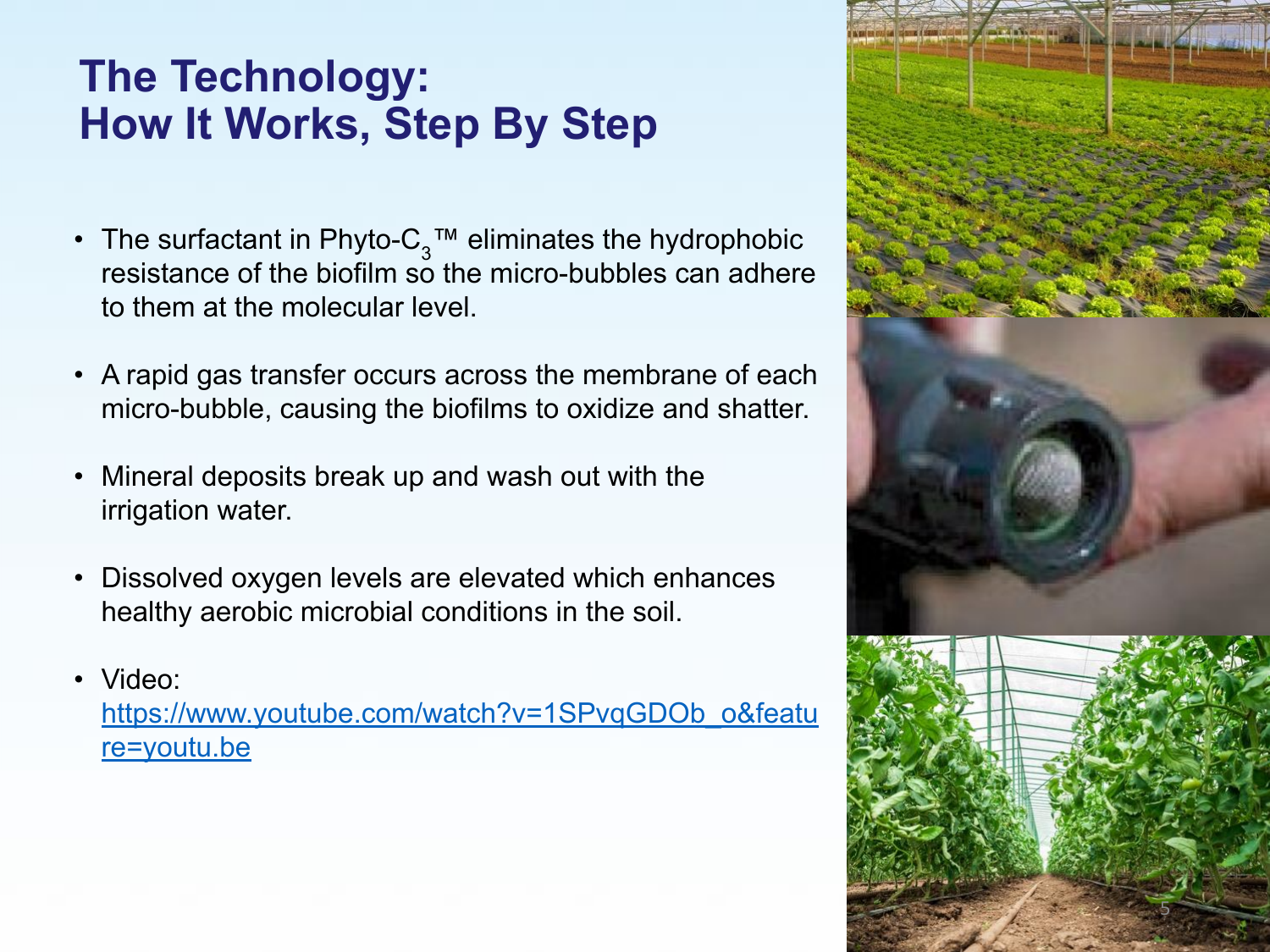# The Technology: How Phyto-C<sub>3</sub>™ Clears Lines



Organic and mineral components within the irrigation water feed the formation of bacteria and mineral fouling of irrigation emitters. These organic components also form the molecular glue which holds inorganic mineral elements together and result in substantial fouling problems in emitters.

Phyto- $C_3$ <sup>™</sup> forms very fine microbubbles in the irrigation water. These have a negative charge and attach themselves to the organic binders of inorganic elements and to the slime layers created by bacteria adhesion. This initiates an immediate bio-catalytic breakdown of these molecular linkages.



Phyto-C<sub>3</sub>™ allows the optimal maintenance of free-flowing lines and clear emitters, while remediating anaerobic soil conditions and optimizing aerobic soil microbiology.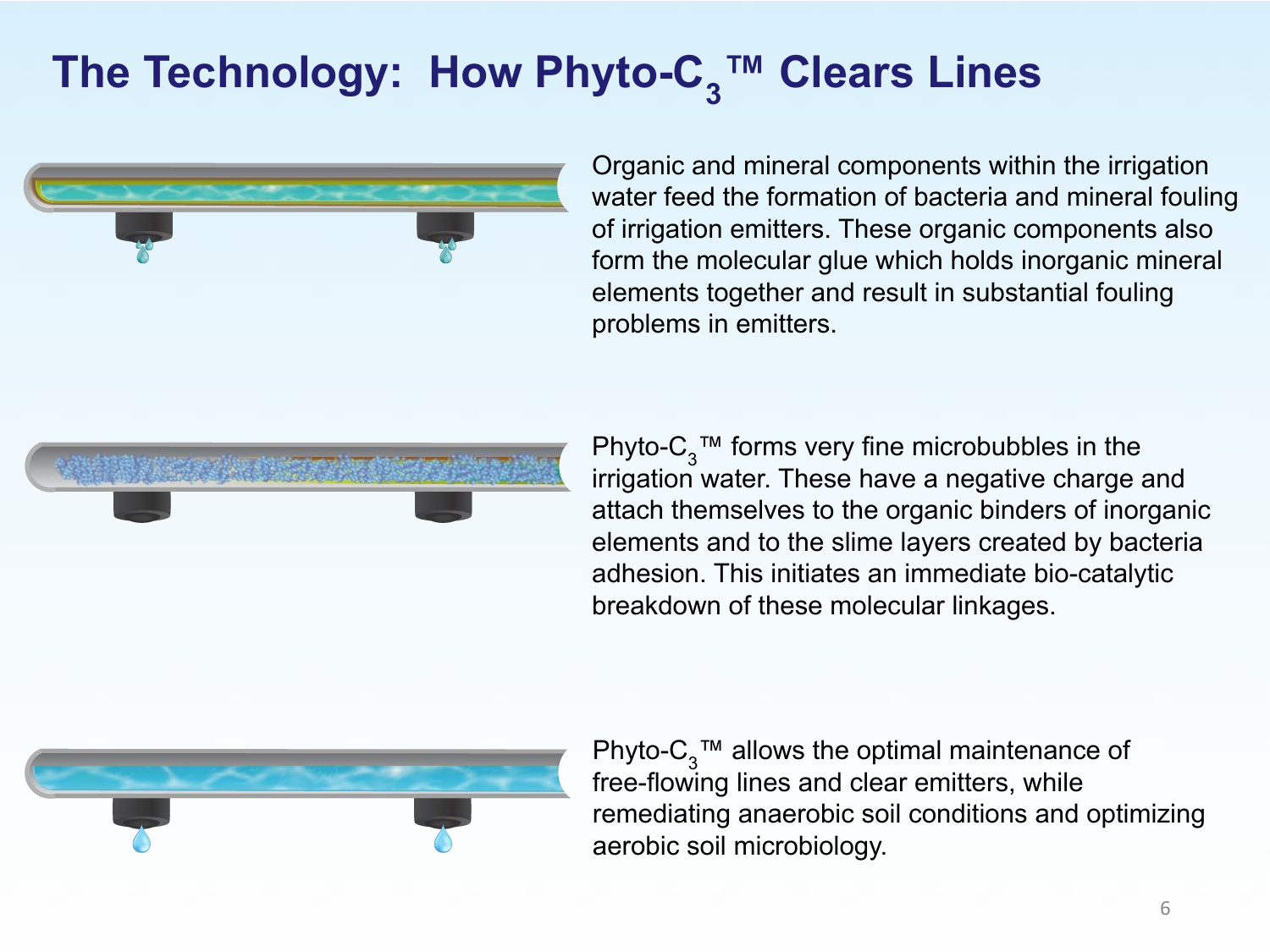#### **Case Study: Keeping Irrigation Lines Clear At Foley Wines**

Foley Wines ([https://www.foleywines.com\)](https://www.foleywines.com/) is a premium winery in Santa Barbara County, owned by finance billionaire Bill Foley.

Foley Wines uses drip irrigation. These systems suffer from blockages by scale and slime (biofilm). This is normally treated by flushing with bleaches and/or acids. However, this is expensive, polluting, corrodes equipment, damages and acidifies the soil, creates runoff pollution and puts workers at risk. Worst of all, it doesn't actually work very well, so they must still do manual cleaning.

For two years, Foley Wines has been using BOCs to keep their irrigation lines free of slime and scale. In this time, they have had literally zero problems with scale, slime or blockages. This saves them time and money. Moreover, the vines show much improved growth and health.

Here's a 2-minute testimonial from the Foley Wines farm manager: <https://www.youtube.com/watch?v=vzyV8zOPXpE&feature=youtu.be>

Here's a testimonial on using BOC compared with hydrogen peroxide with irrigation water heavy in iron: <https://www.youtube.com/watch?v=birDTZd06A4>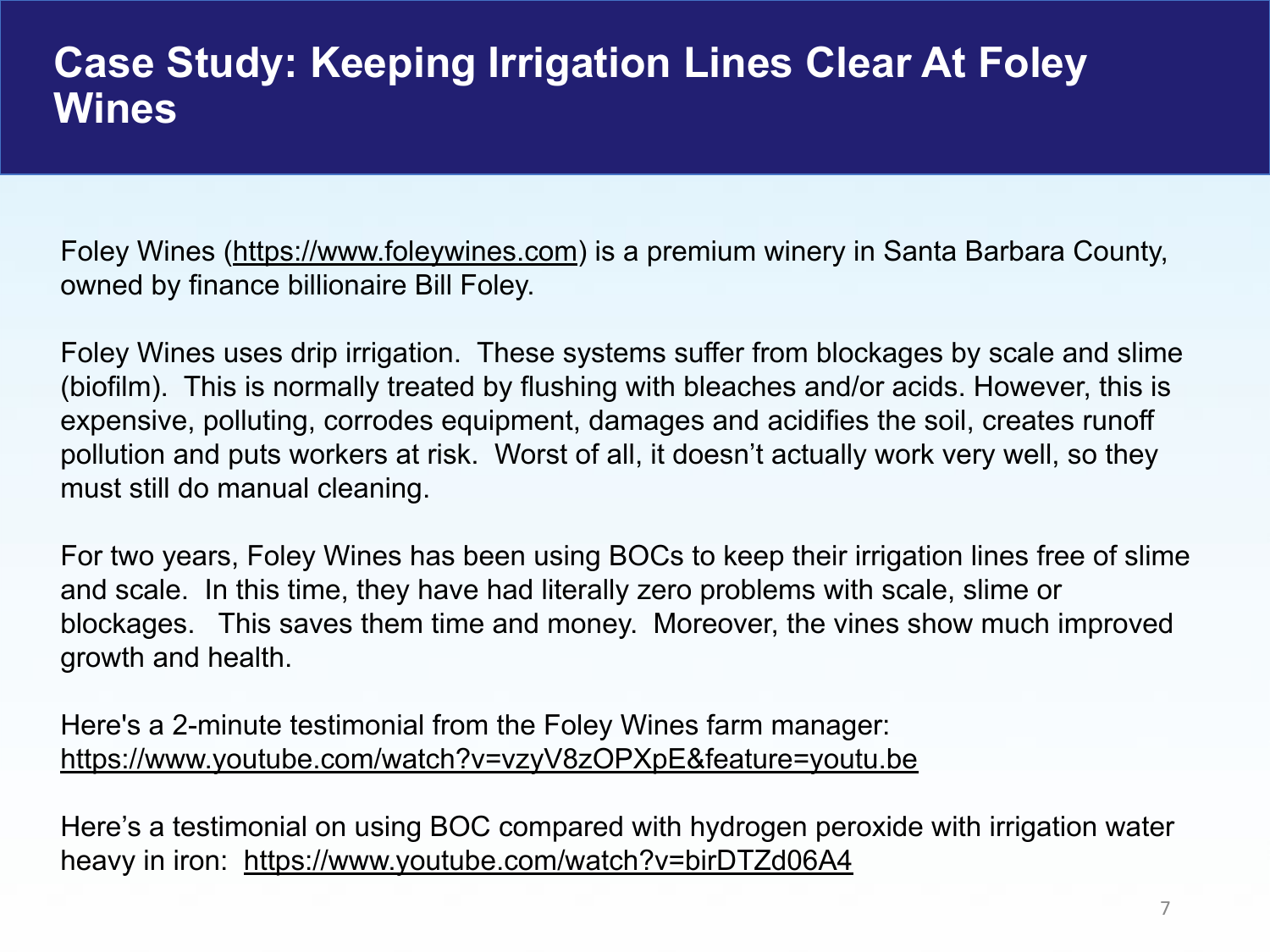We completed a two-year study at University of California, Davis to examine the impact of Phyto-C<sub>3</sub>™ on viticulture and, by extension, on agriculture in general. The study was led by Dr. S. Kaan Kurtural, Associate Specialist in Cooperative Extension in Viticulture. Dr. Kurtural is a well-known viticulture expert with over 70 published papers. He specializes in improving production efficiency in vineyards and improving berry composition.

#### Key findings:

- Decreased water consumption up to 50%, while improving grape yields 50% 90%.
- Increased berry flavonols, anthocyanins and other quality parameters.
- Increased photosynthesis, stem water potential and water use efficiency.
- Improved the transport of sugars from source to sink organs in grapevines, resulting in healthier plants, higher yields and greater resilience to heat and water stress.
- Increased root mass by 36%, leaves by 107%, trunk by 22%, shoots by 100% and shoot to root ratio by 35% over two years.
- Kept drip irrigation system free of scale/slime, saving time and labor.
- Replaced phosphoric / sulfuric acid, thus reducing corrosion and soil acidity.
- Link:<https://bio-organic.com/wp-content/uploads/2020/12/PhytoCat2020Report.pdf>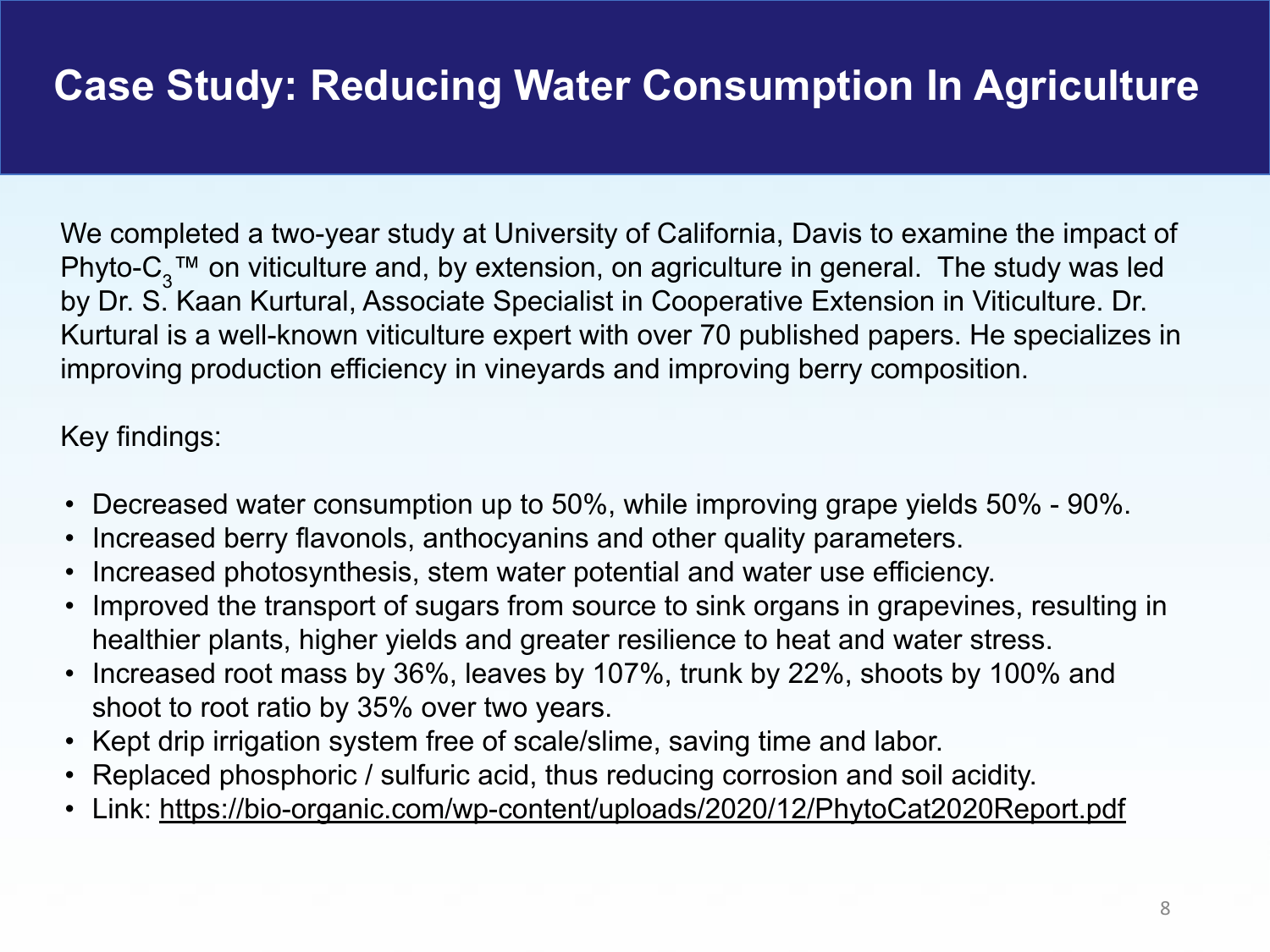## **Case Study: Increasing Soil Health By Increasing AMF**

We completed a one-year study at the University of California, Davis to examine whether Phyto-C<sub>3</sub>™, added at 2ppm into the irrigation water during the first year of berry production, could help increase vine health by increasing the amount of AMF (Arbuscular Mycorrhizal Fungi) in the soil.

During the first year of berry production, because the berry harvest is not yet economically meaningful, the farmer's goal is to maximize the growth and health of the vines.

The vines were deliberately stressed. One group of vines received normal irrigation and one group received half this amount, thus creating water stress. Additionally, the 2020 growing season was the hottest and driest in 20 years.

Key findings:

- At full irrigation, Phyto-C<sub>3</sub>™ increased mycorrhizal colonization 80%. At half irrigation (more stress), Phyto- $C_2$ <sup>™</sup> increased mycorrhizal colonization 150%.
- At half irrigation, the vines showed increased trunk size and leaf cover.
- Phyto- $C_3^{\text{TM}}$  increased photosynthetic activity.
- Phyto- $C_3^T$ <sup>M</sup> improved C assimilation and water use efficiency
- Link: https://bio-organic.com/wp-content/uploads/2021/03/boc\_presentation\_agriculture\_kaan study young vines.pdf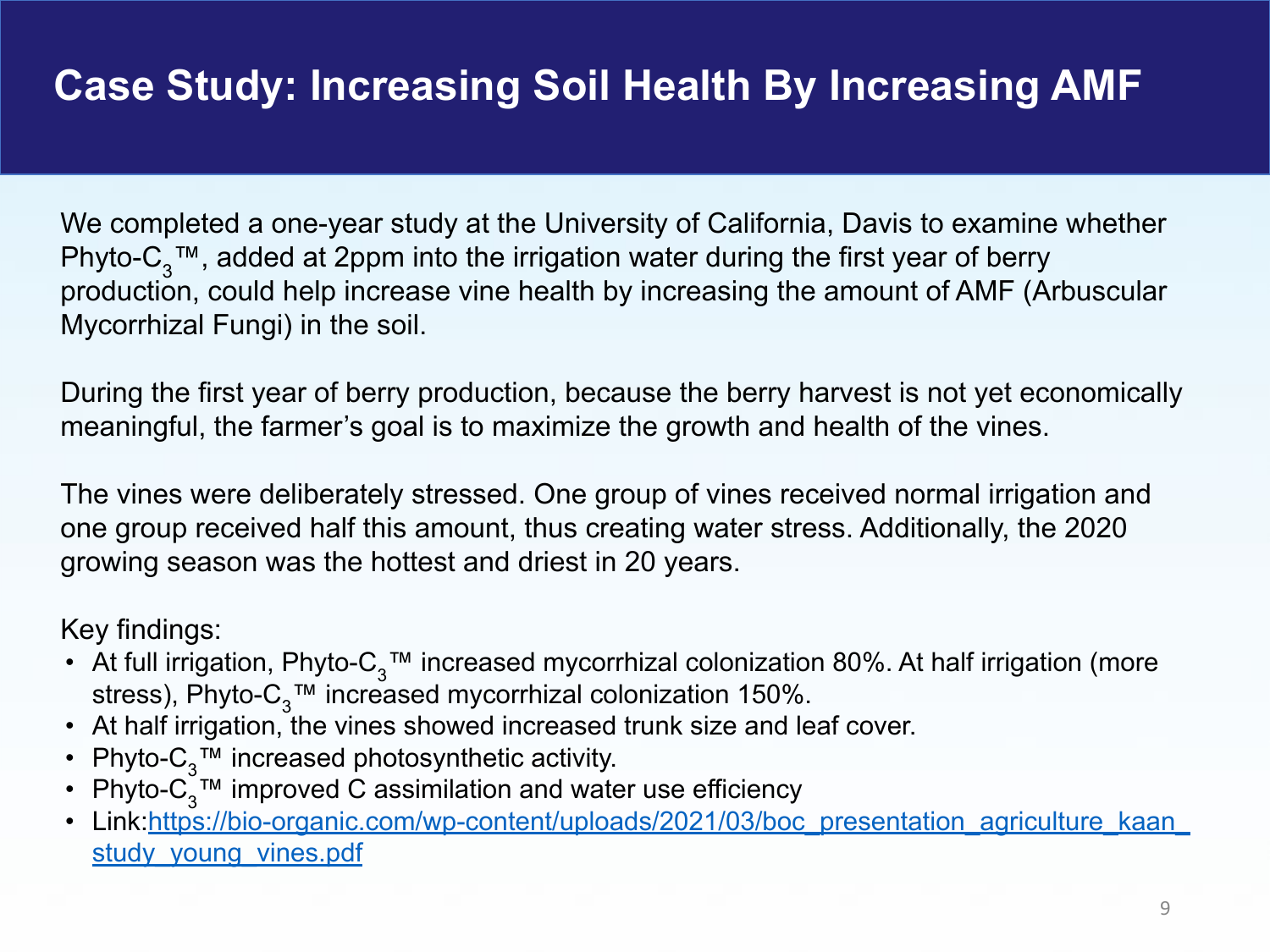In 2019, working with the Mexican state of Quintana Roo, agronomist Dr. Eliseo Sanchez conducted a study to determine the effects of Phyto- $C_3$ <sup>TM</sup> on greenhouse habanero chilis.

Phyto-C<sub>3</sub>™ was tested at concentrations of 2ppm and 4ppm against a control.

Key findings:

- Kept greenhouse completely free of slime/scale. No acid flush needed.
- At 2ppm, increased yields 100%. At 4ppm, increased yields 140%.
- Applied as a foliar spray at 1:1000, Phyto- $C_3$ <sup>TM</sup> was more effective than a leading industrial pesticide at controlling white fly and mites, while being much easier to work with, since it is non-toxic. The combination of Phyto- $C_3^m$  with the industrial pesticide provided 100% protection against white fly and mites.
- Here's a link to the original report, translated into English and certified by the Quintana Roo state government:

[https://bio-organic.com/wp-content/uploads/2019/11/case\\_study\\_boc\\_habaneros-1.pdf](https://bio-organic.com/wp-content/uploads/2019/11/case_study_boc_habaneros-1.pdf)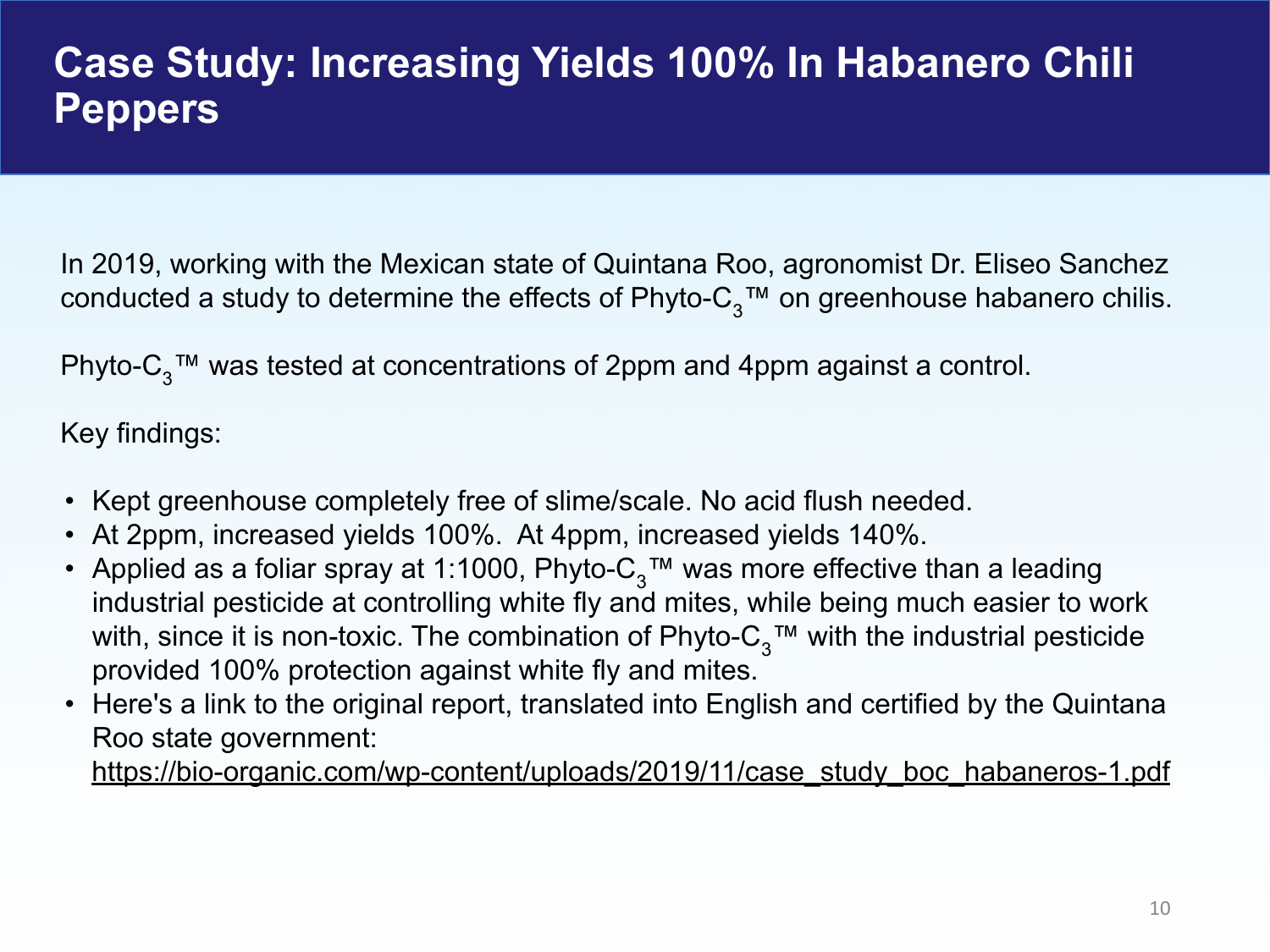Phyto-C<sub>3</sub>™ is used in two steps. First, an overnight system flush. Second, an ongoing maintenance dosage.

- We first perform an overnight flush to clear accumulated scale and slime. The dosage is 1 liter per acre (2.5 liters per hectare). Leave in the irrigation system overnight (12-24 hours, longer is better).
- We then perform ongoing maintenance. This is usually 2ppm (1 liter of Phyto-C<sub>3</sub>™ per 500,000 liters of water) in all the water all the time. However, depending on conditions, this can range from 1 to 4ppm. In some cases where water use is very high, Phyto- $C_3$ <sup>™</sup> may be dosed at intervals, for example, every second week.